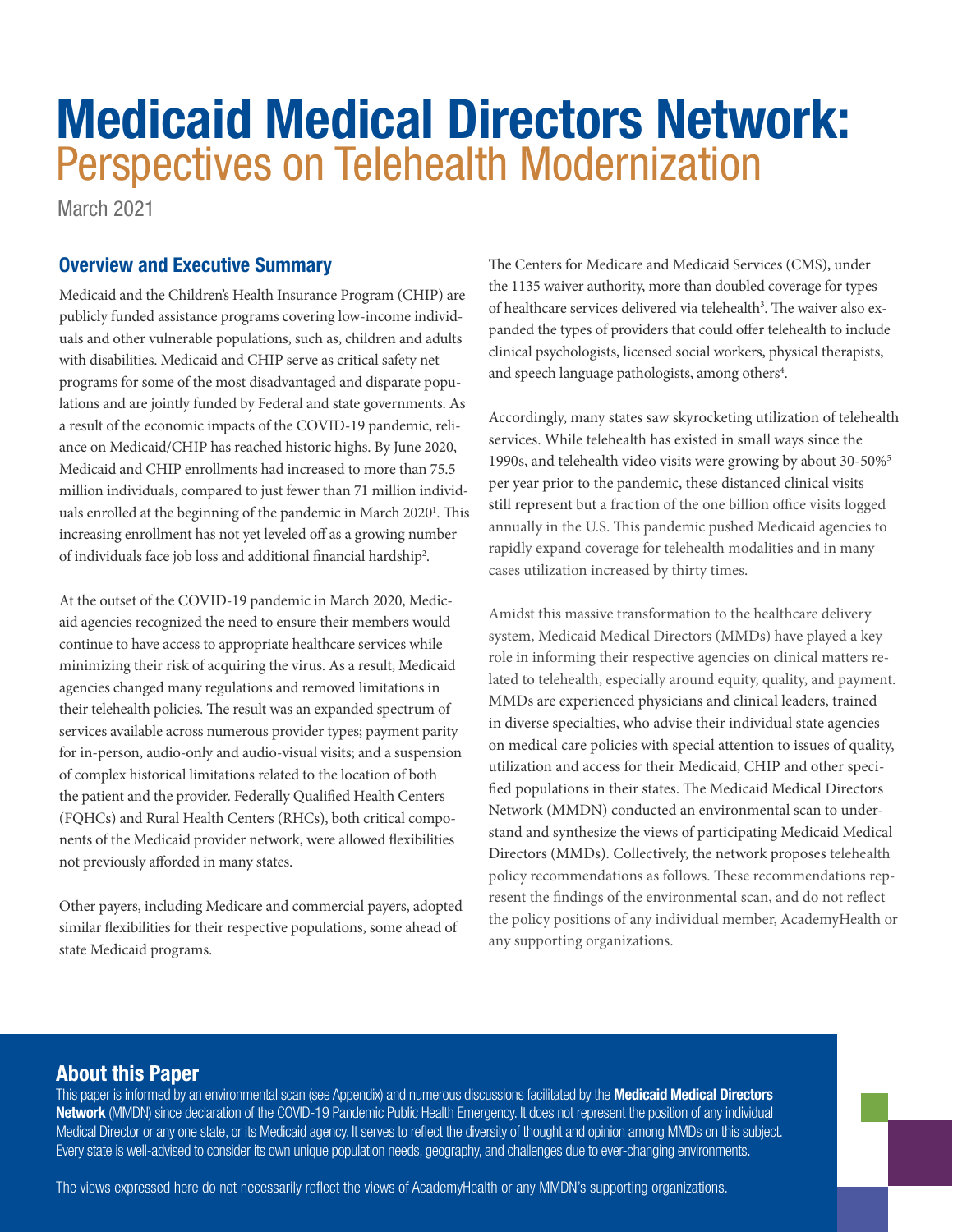| <b>Policy Recommendations</b> |                                                                                                                                                                                                                                                                                                                                                                                                                                                                                                                                                              |
|-------------------------------|--------------------------------------------------------------------------------------------------------------------------------------------------------------------------------------------------------------------------------------------------------------------------------------------------------------------------------------------------------------------------------------------------------------------------------------------------------------------------------------------------------------------------------------------------------------|
| $\Delta$<br><b>Equity</b>     |                                                                                                                                                                                                                                                                                                                                                                                                                                                                                                                                                              |
| 1                             | Medicaid programs should develop and communicate telehealth policies during the pandemic, and timelines for termination of<br>temporary provisions post-pandemic, so that providers understand the permanency of specific modifications. This will create clarity<br>among providers regarding the need to invest in virtual care over the long-term.                                                                                                                                                                                                        |
| $\overline{2}$                | Medicaid programs should support continued expansion of telehealth services, creating policies that use the lenses of equitable<br>access, high-quality, clinical appropriateness, and cost/value.                                                                                                                                                                                                                                                                                                                                                           |
| 3                             | Medicaid programs should work to reduce patient and provider barriers to telehealth service usage. Examples of patient barriers<br>include the technology divide, digital literacy, and underlying health disparities. Provider barriers include access to a secure,<br>integrated, and user-friendly telehealth platforms and lack of experience with providing telehealth services.                                                                                                                                                                        |
|                               | <b>Quality</b>                                                                                                                                                                                                                                                                                                                                                                                                                                                                                                                                               |
| $\overline{4}$                | Medicaid programs should hold teleservices to the same standards of care as traditional (in-person) healthcare services, including<br>comprehensive documentation. Quality should be measured through process and outcome-based metrics. While payers may<br>develop metrics unique to remote delivery, standardized, readily available process-based metrics (e.g., HEDIS) should be applied<br>until outcome-based metrics are developed and validated.                                                                                                    |
| 5                             | Medicaid programs should promote robust telehealth evaluation through ongoing monitoring of utilization, fiscal impact, and<br>outcomes. Those evaluation activities should trigger revisions to existing telehealth policies and the eventual development of<br>telehealth best practices (including technical, policy, and clinical best practices). To the extent possible, Medicaid programs should<br>partner with other state agencies and the academic community to conduct relevant research and disseminate results for feedback<br>and validation. |
| <b>Payment</b><br>$\bullet$   |                                                                                                                                                                                                                                                                                                                                                                                                                                                                                                                                                              |
| 6                             | Medicaid programs should work with Medicaid MCOs, Medicare, and commercial payers, as well as other state Medicaid programs<br>to simplify and standardize telehealth policies, including payment policies, across payers.                                                                                                                                                                                                                                                                                                                                   |
| 7                             | Medicaid rates need to be adequate to facilitate care delivered through telehealth. Payment rates should consider additional costs<br>not associated with traditional in-person services. Alternative payment models should support telehealth services by providing<br>sufficient flexibility.                                                                                                                                                                                                                                                              |
| 8                             | When considering and implementing telehealth policies, Medicaid programs should support the continuity of care, including a<br>requirement that telehealth providers outside of a patient's medical home foster communication with that medical home. Policies<br>should also require a contingency plan to enable the timely transition from telehealth to an in-person visit service when indicated.                                                                                                                                                       |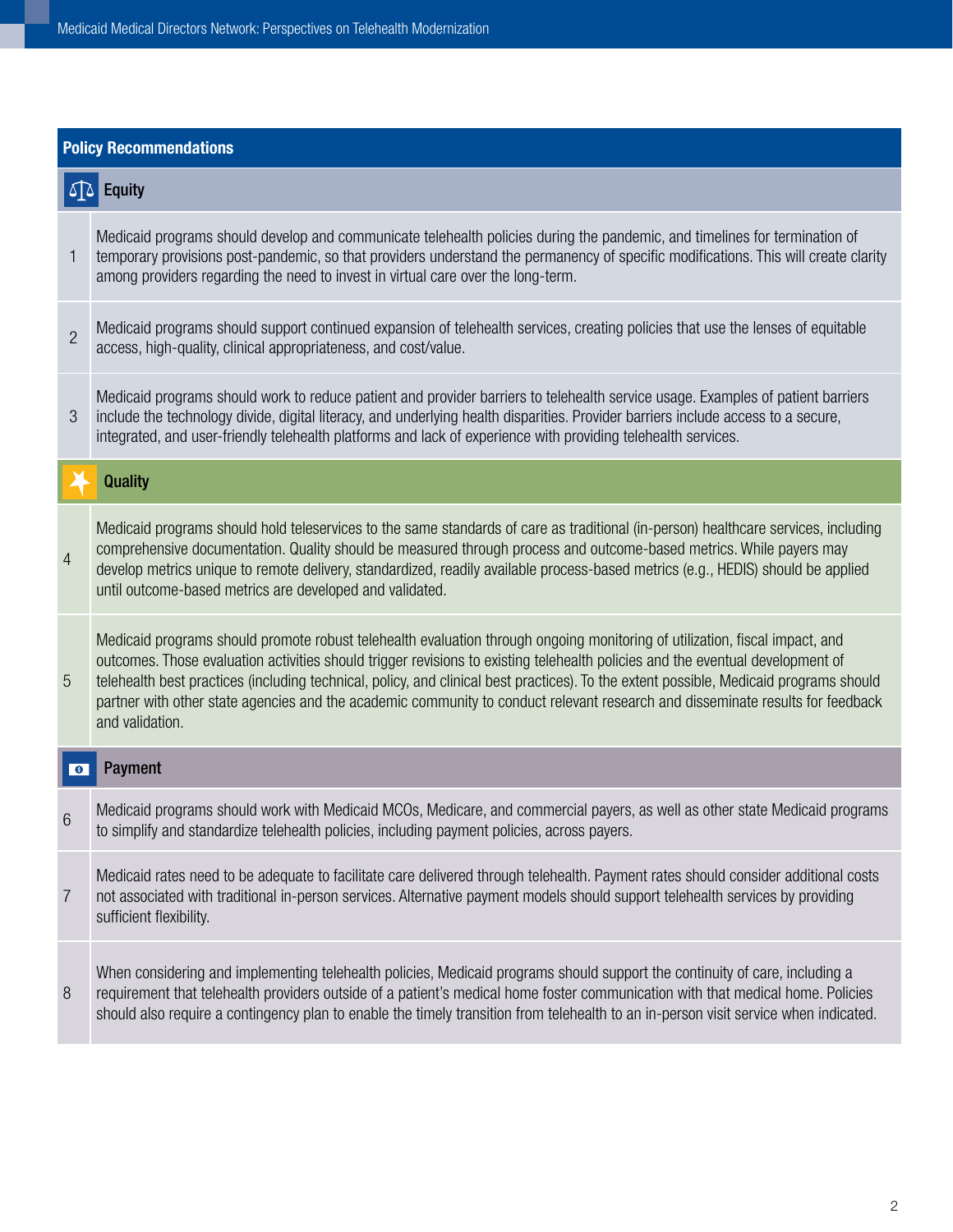# Definition of telehealth and telemedicine

There are many definitions of telehealth and telemedicine, and they are used variably between different states' regulations and laws. Federal agencies also have their own definitions.

The Health Resources Services Administration (HRSA) describes telehealth as "the use of electronic information and telecommunication technologies to support long-distance clinical healthcare, patient and professional health-related education, public health, and health administration<sup>6</sup>." It is intended to provide a broader scope of remote healthcare, related to clinical and non-clinical services.

Telehealth is defined by the Department of Health and Human Services (HHS) slightly differently: "Telehealth — sometimes called telemedicine — is the use of electronic information and telecommunication technologies to provide care when you (patient) and the doctor aren't in the same place at the same time<sup>7</sup>."

For the purposes of this paper, telehealth and telemedicine are considered interchangeable terms, and to avoid confusion, these modalities will be referenced as specifically as possible.

Synchronous: These visits can take many forms. The two primary modalities of synchronous telehealth visits are audio/visual and audio only. Additionally, visits may occur between different participants, including: one patient and one provider, clinic-toclinic with a patient in one office being seen by a physician in another location, between a primary care physician (PCP) and a specialist, or group visits connecting several patients in one or several locations connected to a provider. Hybrid hometelehealth visits involve a home health provider or staff member for the home component, linked to a simultaneous audio-visual visit with the billing provider. The home health provider might deliver services such as a lab draw and immunizations or conduct a targeted physical exam such as fundal height during pregnancy, diabetic foot exam, or vital signs.

Asynchronous: Asynchronous or store-and-forward visits allow for electronic transmission of images, documents, and video through secure e-mail transmission. The only requirements for most visits are broadband internet access and a camera. Review of the data can occur when convenient. Store-andforward visits are most common for radiology, pathology, dermatology, and ophthalmology. Store-and-forward is also used for electronic consultations (e-consults), which most commonly occur between a PCP and a specialist. Both providers have access to patient's medical records allowing review by the specialist, who then provides advice directly to the PCP.

# **SA EQUITY**

#### Policy Recommendations

Medicaid programs should develop and communicate telehealth policies during the pandemic and timelines for termination of temporary provisions post-pandemic so that providers understand what modifications will be made permanent. Doing so will create clarity among providers regarding the need to invest in virtual care over the long-term.

Medicaid programs should support continued expansion of telehealth services, crafting policies using the lenses of equitable access, high-quality, clinical appropriateness, and cost/value.

Medicaid programs should work to reduce patient and provider barriers to the use of telehealth services. Examples of patient barriers include the technology divide, digital literacy, and underlying health disparities. Provider barriers include access to a secure, integrated, and user-friendly telehealth platform and lack of experience with providing telehealth services.

Individuals covered by Medicaid include populations most affected by the COVID-19 pandemic, including racial and ethnic minorities, those in rural areas, and frail individuals living in longterm care facilities. Like all innovations in our structurally complex healthcare system, telehealth has the potential to either improve or potentially worsen pre-existing health inequities.

Racial and ethnic minorities are among the populations at higher risk of living in poverty, having lower health literacy, needing language services, experiencing barriers in access to routine care, and experiencing more chronic medical issues. Other groups who qualify for Medicaid assistance, and whose health disparities are well-documented, include foster children, those with serious mental illness or substance use disorders, and individuals with intellectual and developmental disabilities. Medicaid agencies also fund almost half of the births in the U.S., and infant and maternal mortality more adversely affect racial and ethnic minorities who are disproportionately represented among Medicaid enrollees. The role of telehealth in improving birth outcomes and decreasing maternal morbidity and mortality are two clinical topics in need of further study and evaluation.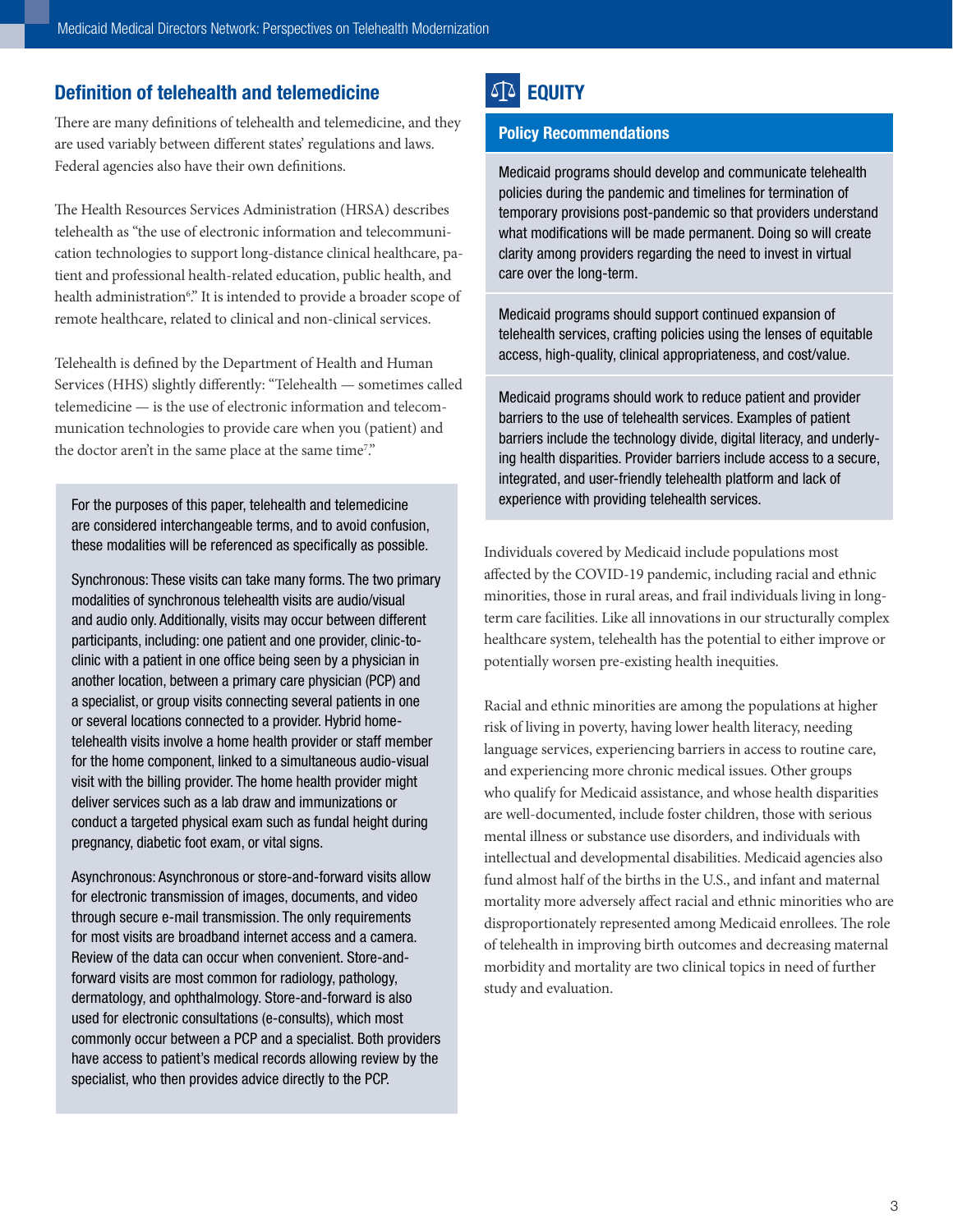## Addressing the digital divide

To optimize the telehealth experience, patients need to have reliable, high-quality broadband access, a device with video capabilities and a safe, private space to conduct the visit. Unfortunately, these three infrastructure needs are often barriers to successful and equitable telehealth utilization among Medicaid members.

Audio-visual visits provide greater access, without the need to travel during the pandemic, but may be limited by disparities in access to broadband and technology and/or patient comfort utilizing electronic modalities.

Although broadband access has improved over the past decade across the country, significant gaps in access persist<sup>8</sup>. Broadband access is particularly limited for Medicaid patients, with studies suggesting individuals are about 9% less likely to have broadband if someone in the home is on Medicaid<sup>9</sup>. Medicaid patients may be less likely to use video visits, perhaps in part due to lack of access<sup>10</sup>. Telephonic visits may therefore be more likely than with the rest of the population<sup>11</sup>, although such evaluations are based on verbal history alone, missing out on information that could be gained via physical exam or place of service testing. Medicaid patients are also less likely to use patient portals<sup>12</sup>. Of note: Federal, state, and local governments have sought to address these gaps through programs such as the Federal Communications Commission's [Lifeline](https://www.fcc.gov/lifeline-consumers) initiative that offers patients subsidized coverage for telephone or internet access. Public-private partnerships have also been proposed to ensure such access for resource-poor areas<sup>13</sup>.

Besides broadband access, video visits require devices with video capability, such as smartphones and tablets or laptops and personal computers outfitted with cameras. Public surveys suggest that Medicaid patients do not have significant gaps in access to such devices, suggesting broadband may be a more considerable barrier<sup>14</sup>.

Suggested steps to level the playing field have included screening patients at high risk of a digital divide, developing patient education and training in digital skills, offering telephone visits if video is inaccessible, funding telemedicine expansion at Community Health Centers (CHCs), and ongoing monitoring of telehealth utilization by racial and demographic data.

#### Other equity considerations in Medicaid

• Non-English speaking: As with other service delivery models, telehealth must be delivered in a culturally and linguistically appropriate manner. In defining cultural and linguistic competency, the U.S. Department of Health and Human Services Office of Minority Health states that care should be respectful and responsive to diverse patients' health beliefs, practices, and

needs.15 To address this concern, studies have recommended that policymakers pay particular attention to the influence of culture and language on the use of technology to support appropriate care.16 It has also been recommended that The National Standards for Culturally and Linguistically Appropriate Services in Health and Health Care (The National CLAS Standards) be applied to telehealth.17 The standards include communication and language assistance, continuous improvement, and accountability.18

- Living environment: Beyond secure connections, it is important to remember that patients may not inhabit spaces with adequate safety and privacy.<sup>19</sup> These barriers apply to telephonic only as well as audio-visual communication. Safety barriers to telehealth use include being homeless, living in shared spaces without privacy, and concerns about privacy and safety of being on video at home. These concerns are likely even more relevant for behavioral healthcare. Systems should institute protocols to determine the reason a patient may refuse telehealth services and address these barriers, including the social determinants of health. Tracking this data from the outset is valuable in understanding and managing equity gaps before they result in widespread disparities.
- Rural: Geography is a significant factor in health equity and the use of telehealth. Most rural counties lack adequate numbers of both primary care and mental health providers.<sup>20</sup> There are frontier areas that are even more remote, posing additional access challenges.<sup>21</sup> While some towns may look close on the map, there can be, for example, a mountain pass that is inaccessible in the winter requiring detours of hundreds of miles for half the year. Paradoxically, telehealth adoption is often lower in rural areas than in urban areas, despite the potentially higher need,<sup>22</sup> due to barriers such as poor access to broadband. While telehealth has the potential to reduce disparities in access to healthcare in rural and sparsely populated frontier areas, lack of broadband must be considered by Federal and state policymakers when determining whether to maintain payment for telephone-only care beyond the COVID-19 pandemic.<sup>23</sup>

# Emerging solutions to address equity

Innovative projects are being implemented across the country to address the issues described above. For example, the U.S. Department of Veterans Affairs (VA) recognized similar barriers regarding access to broadband and devices in their population, as well as concerns with ease of use of technologies. The VA Accessing Telehealth through Local Area Stations ([ATLAS\)](https://connectedcare.va.gov/partners/atlas) program seeks to bridge that gap by setting up VA remote access clinics in needed communities. In these clinics, patients can walk in with a scheduled appointment and find a safe and private location, well-equipped for a secure video visit with a VA clinician<sup>24</sup>.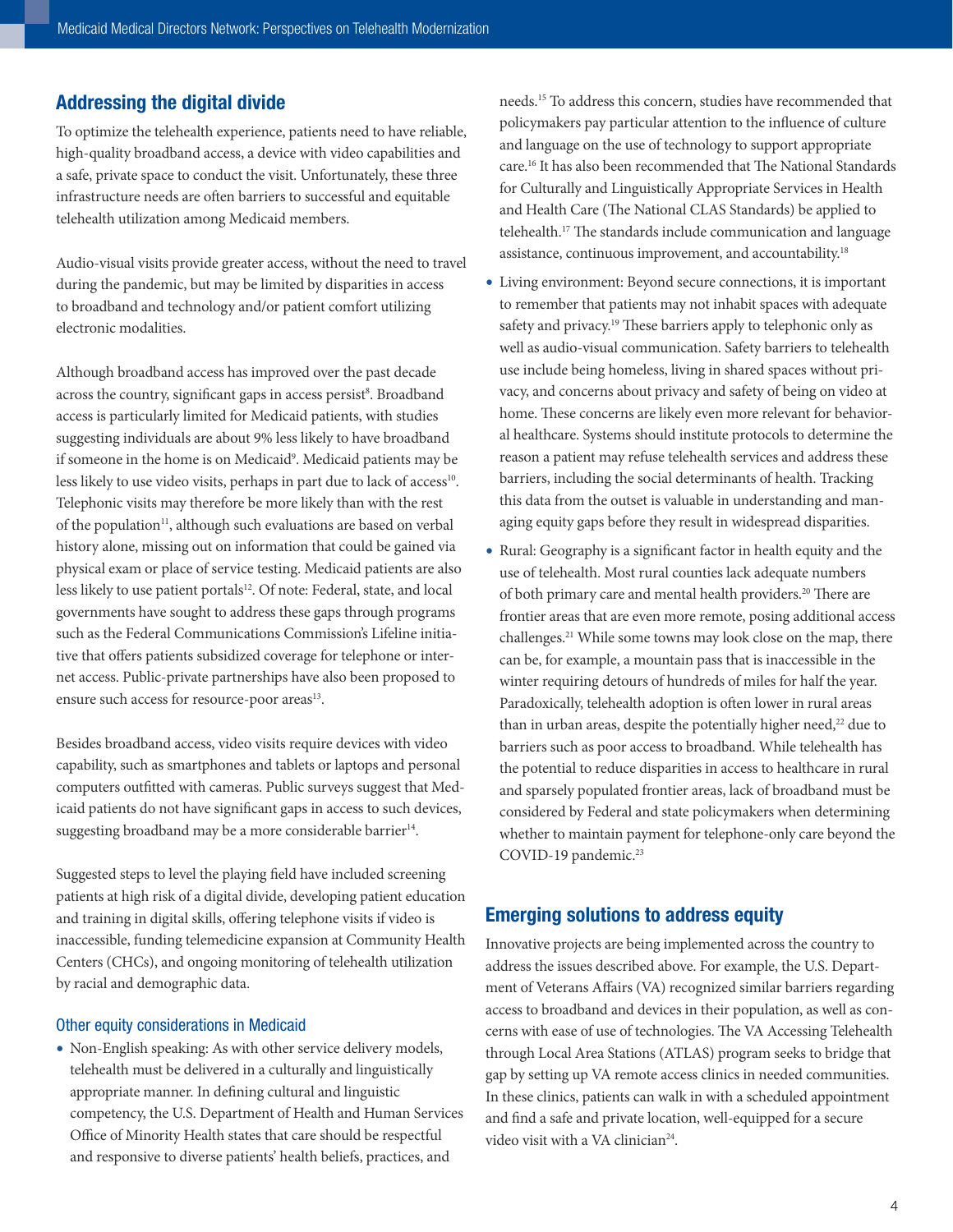Similar partnerships may be useful for states with extensive rural populations. Some clinics have installed free Wi-Fi in their parking lots. Patients can drive to their appointment and conduct the entire visit from their car, ensuring privacy and a high-quality signal. If patients do not have access to the hardware, tablets can be loaned to patients for the visit and sanitized after each use. Another benefit of this approach is that if patients require more in-person care, such as a check of vital signs, immunization, or a more extensive in-person visit, it can be arranged more easily.

# **QUALITY**

# Policy Recommendations

Medicaid programs should hold teleservices to the same standards of care as traditional (in-person) healthcare services, including comprehensive documentation. Quality should be measured through process and outcome-based metrics. While payers may develop metrics unique to remote delivery, standardized, readily available process-based metrics (e.g., HEDIS) should be applied until outcome-based metrics are developed and validated.

Medicaid programs should promote robust telehealth evaluation through ongoing monitoring of utilization, fiscal impact, and outcomes. Those evaluation activities should trigger revisions to existing telehealth policies and the eventual development of telehealth best practices (including technical, policy, and clinical best practices). To the extent possible, Medicaid programs should partner with other state agencies and the academic community to conduct relevant research and disseminate results for feedback and validation.

While we believe the above considerations strike a balance between maintaining access for patients without reliable broadband and incentivizing providers to invest in audio-visual modalities of care, we also recognize that this may inadvertently discourage any provider-delivered virtual care for a subset of the population without reliable broadband or video capability.

# Clinical appropriateness

Clinical appropriateness addresses the optimal delivery model for an individual's specific situation and needs. In the context of telehealth, this concept speaks to recognizing the limitations of telehealth technologies. The American Medical Association addresses these issues in its [Ethical Practices in Telemedicine](https://www.ama-assn.org/delivering-care/ethics/ethical-practice-telemedicine) opinion, emphasizing that providers are held to the same ethical standards of practice despite the care delivery model25. Thus, providers using telehealth will be held to the same standard of care as those engaging in more traditional care delivery models, such as in-person

care26. Medicaid agencies play an important role in defining clinical appropriateness and creating new delivery models for Medicaid clients, identifying potential telehealth services based on utilization, select quality metrics, and provider input among vulnerable populations.

In general, the use of a telehealth service in primary care should enhance the relationship between the patient and provider and improve the patient's overall health outcomes. It can be especially valuable in improving continuity of care or acute care, potentially reducing unnecessary emergency department (ED) utilization as well as school and work absenteeism. Similarly, chronic disease follow-up and remote patient monitoring through telehealth, as a substitute for some in-person visits, should also improve outcomes, reduce complications, and decrease ED visits as well as re-admissions to the hospital.

#### Audio only services

There appears to be consensus among MMDs that some services are less appropriate than others for delivery via telehealth, especially where a comprehensive physical examination and point of care testing or other service is indicated. Providers, advocates, and policy-setting organizations recommend that clinicians use professional judgment to determine whether the service delivery via telehealth is suitable for a specific patient<sup>27</sup>.

Some of those services closely scrutinized for clinical appropriateness include telephone-only care (more often in the physical health space) and well-child visits, especially for younger children. While telephone only care does not require broadband access, several MMDs expressed concern that the quality of the care delivered by phone may not be commensurate with audio-visual or in-person care.

Medicaid Medical Directors also discussed concerns about patient choice and the possibility of Medicaid patients' access being limited to only telephone or audio-visual visits. In effect, this over-dependence on telehealth, without the option of in-person care, or in-person follow-up when such a need is identified during a telehealth visit, might further exacerbate inequities. For example, will select providers offer only telephone or telehealth visits to those individuals covered by Medicaid due to low payment or other concerns? When determining if telephone care is adequate or appropriate, Federal and state policymakers must consider and evaluate if a service, delivered via audio-visual or telephone, instead of an in-person evaluation and treatment, might worsen disparities in the future if the root causes of access to broadband and technology gaps are not addressed.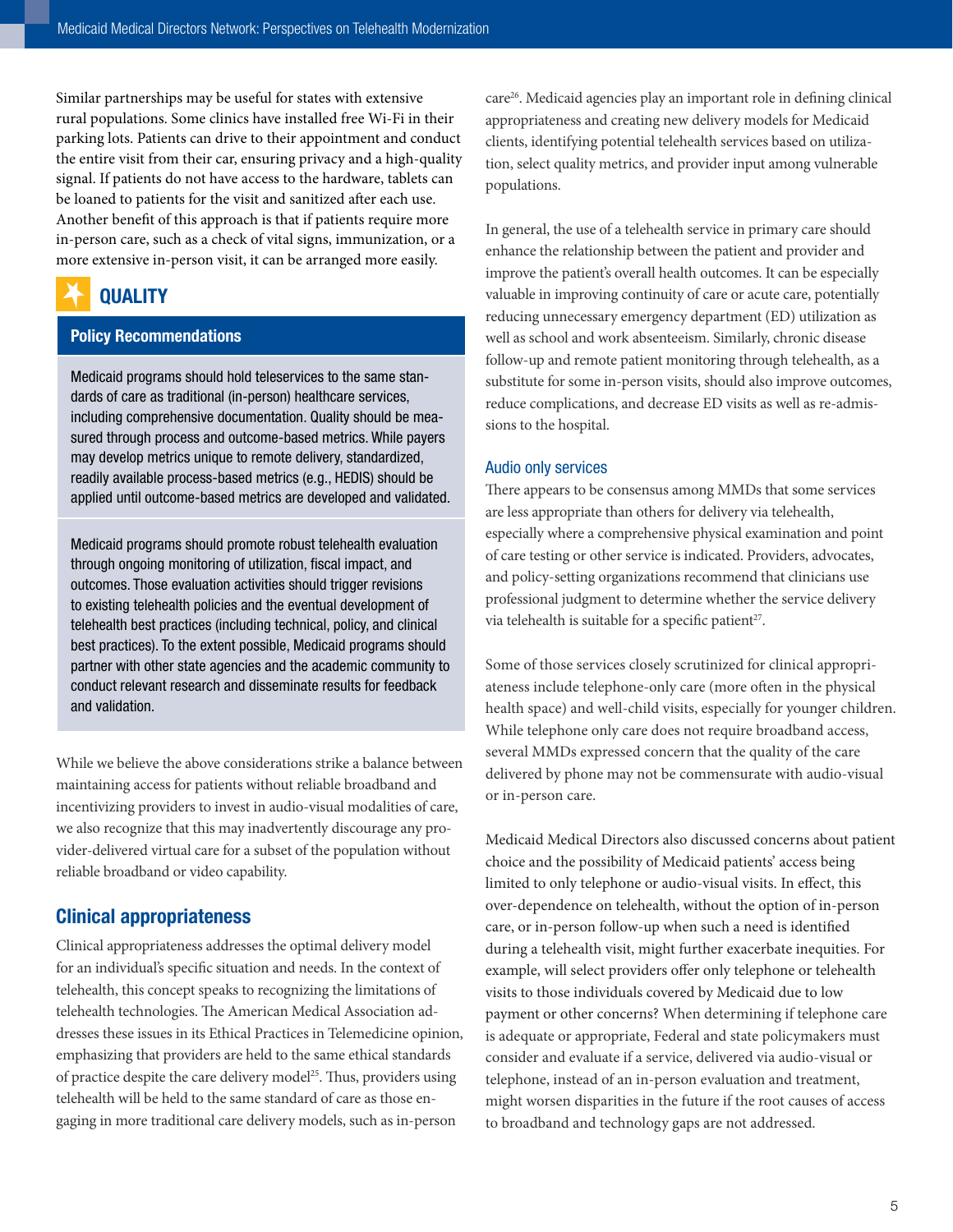#### The need for ongoing evaluation

Medicaid Medical Directors recognize that the evidence base for telehealth is evolving, and while there is emerging evidence on certain modalities, there is also a need for greater evaluation of the impact of telemedicine policies as they relate to the goals of equitable access to high-quality healthcare, at a reasonable cost.

During the pandemic, decisions regarding relaxed coverage of services, provider types, modalities, and payment decisions were made to maintain access without available data on cost, quality, or outcomes. Adding to the complexity was ongoing uncertainty around provider and patient technology literacy, capacity, and sustained utilization. Durable decisions made about future telehealth policies should be data-driven, and the current Public Health Emergency holds tremendous promise for enhanced measurement and analysis. Evaluation should be ongoing and supported by research conducted by all payers including Medicaid agencies and academia.

Over the past five years, there have been efforts to better define quality in telehealth services. Specific telehealth delivery models for specific conditions and disease processes have been shown to produce positive outcomes. These include the use of telemedicine consultation for acute stroke<sup>28</sup>, wound care<sup>29</sup>, counseling for certain chronic conditions<sup>30</sup>, and telehealth delivery of psychotherapy for depression<sup>31</sup>. Despite these efforts to focus on quality, telehealth's generalizability continues to be limited by poor quality and outcome standards. A key example is the relative lack of evidence supporting the use of teleservices in primary care. Some studies have found telemedicine may be as effective as traditional in-person care for some conditions<sup>32</sup>, and uniquely suited to address many of the pandemic's challenges.

Telehealth quality metrics also need to be established to ensure appropriate utilization of services. Examples of such quality metrics in need of further investigation include patient experience/satisfaction, duration and timeliness of visits, and user-friendliness. Using telehealth should not increase utilization of other services; it should augment an in-person visit and enhance the patient's care and experience. Ideally, telehealth outcome measures should show improvement in a patient's ability to manage chronic conditions, reduce school and work absenteeism, decrease ED visits and hospitalization, and increase satisfaction.

#### Compliance and program integrity

Privacy and safety issues are also critical to the successful utilization of telehealth. During the pandemic, The U.S. Department of Health and Human Services Office of Civil Rights stated that, "[c]overed healthcare providers will not be subject to penalties for the good faith provision of telehealth during the COVID-19 nationwide public health emergency<sup>33</sup>." Following the pandemic, care delivered via telehealth will again be expected to meet HIPAA requirements

in full, which is especially important given the potential for privacy violations through video chats, among other concerns.<sup>34</sup>

The U.S. Department of Health and Human Services (HHS), in collaboration with state Medicaid agencies, is required by statute to ensure the Medicaid program's integrity through combatting fraud, waste, and abuse<sup>35</sup>. These oversight activities are necessary to ensure quality patient care and the judicious use of limited resources.

Like traditional in-person services, it is understood that telehealth services raise program integrity concerns. One of the potential challenges with telephonic only care is the inability to verify the person receiving care is the intended beneficiary. Whereas in-person and audio-visual modalities can confirm identity visually, telephonic care relies on a verbal-only confirmation, which could be an area for potential fraud and abuse. The National Committee on Quality Assurance has established a task force on telehealth policy, specifically examining patient safety and program integrity<sup>36</sup>. In addition, HHS is conducting a review of telehealth services in Medicare to identify program integrity risks<sup>37</sup>.

Telehealth services should certainly be implemented in the context of program integrity, but this would ideally not hamper implementation. States may consider leveraging existing oversight mechanisms to examine telehealth program integrity. Strategies include monitoring utilization, expenditures, and quality outcomes. That data should be analyzed for trends and comparisons made with other states, within regions, across sub-populations, and provider types.

# **PAYMENT**

#### Policy Recommendations

Medicaid programs should work with Medicaid MCOs, Medicare, and commercial payers, as well as other state Medicaid programs to simplify and standardize telehealth policies, including payment policies, across payers.

Medicaid rates need to be adequate to facilitate care delivered through telehealth. Payment rates should consider additional costs not associated with traditional in-person services. Alternative payment models should support telehealth services by providing sufficient flexibility.

When considering and implementing telehealth policies, Medicaid programs should support the continuity of care, including a requirement that telehealth providers outside of a patient's medical home foster communication with that medical home. Policies should also require a contingency plan to enable the timely transition from telehealth to an in-person visit service when indicated.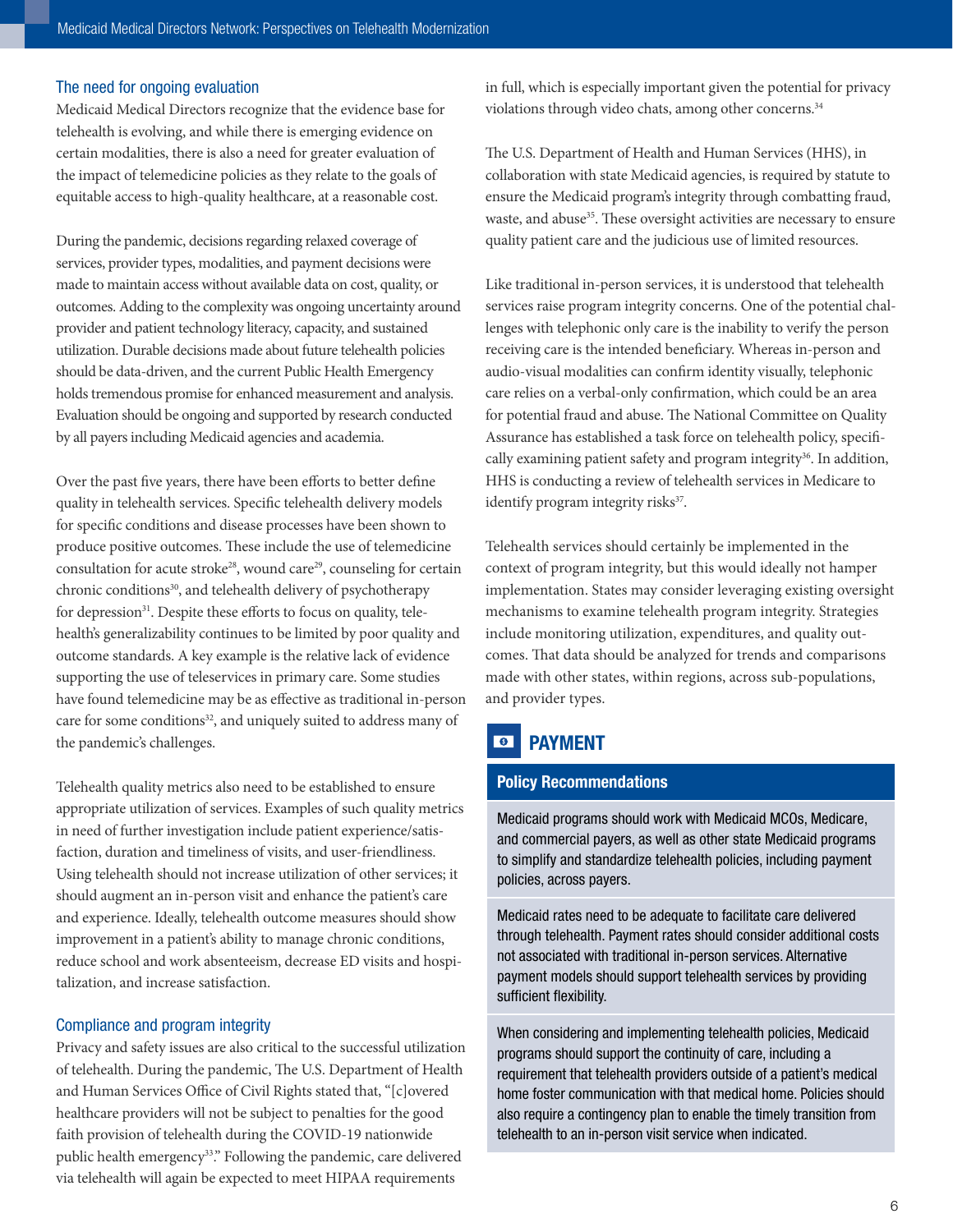Payment policy is essential to ensuring that telehealth is utilized to advance the triple aim<sup>38</sup>. The specifics of payment policy established during and after the pandemic will help shape the future of telehealth delivery and practice. For patients, telehealth payment policies should increase equitable access to services while supporting quality. For providers, telehealth payment policies should provide sufficient incentives and certainty to sustain providers' interest and willingness to invest in and offer telehealth services.

Given the pandemic's disruptive force and its implications for access, telehealth payment policy may be reassessed once the pandemic is over. During pandemic and post-pandemic, the relative weights of equitable access, quality, and cost will each vary. For example, pandemic policy may be focused on maintaining access to care, whereas post-pandemic policy may concentrate more on quality and value. In both situations, equity must remain of paramount importance.

During the pandemic, it is crucial to recognize the imperative of virtual care to minimize the spread of COVID-19 and the uncertain choices providers and patients may face if in-person care is delivered. Indeed, inpatient and outpatient visits declined significantly during the first few months of the pandemic<sup>39</sup>. Although many payers quickly expanded telehealth, many patients went without necessary care and may have suffered adverse health consequences.

The State Medicaid & CHIP Telehealth Toolkit developed by CMS states that "Medicaid rates need to be available and adequate to facilitate care delivered through telehealth." That toolkit further states that payment rates should consider "additional costs that may be incurred by providers when delivering services through telehealth that would not otherwise be incurred through an in-person visit<sup>40</sup>."

#### Regarding payment parity

Many states have maintained payment parity during the pandemic between traditional (in-person) visits and telehealth services. Payers may wish to extend payment parity for some time after the pandemic to ensure that providers are incentivized to continue to invest in virtual care workflows and technology. Following the pandemic, it appears that some states will maintain parity, and others may consider paying a decreased rate for services delivered through telehealth. There seems to be greater consensus that a reduced rate is appropriate for telephone-only services. However, it should be noted that some telephone-only services have demonstrated efficacy, especially in the behavioral health arena<sup>41</sup>.

During and after the pandemic, states should consider providing payment for asynchronous provider-to-provider consultations, including e-consults, which appear to increase access to specialty expertise, especially in rural areas<sup>42</sup>.

Payers must acknowledge the necessary initial provider investment in virtual care workflows and technology; the decreased marginal cost of providing a telehealth visit after initial investments; the lack of reliable broadband in urban and rural areas across the country; the differential quality of certain clinical services delivered in-person versus audio-visual versus audio-only; and the lack of evidence on how expansion of telehealth services will impact equitable access, quality, and cost over the long-term.

#### Other principles for payment

MMDs believe that state Medicaid agencies should adopt specific principles for payment:

- A guiding principle for payment should be consistency and alignment among payers. The inclusion of MMDs in these discussions will add a rich perspective to the resulting state and national policy decisions. Currently, there are many examples of health insurance companies with disparate coverage of telemedicine services for their Medicaid and non-governmental insurance products. This lack of consistency across payers and programs confuses providers who are then more reluctant to invest in HIPAA-compliant telehealth platforms — especially those with limited administrative support and infrastructure.
- Healthcare in the U.S. has been transitioning from fee-for-service payment to alternative payment models (APMs), and those transitions continue to accelerate. Alternative payment models should be designed to support high-quality, outcomes-based telehealth service delivery models. While APMs may have quality/ outcome measures similar to traditional in-person care, these models should ensure sufficient flexibility related to telehealth. APMs and payers must prioritize and promote continuity of care, using integration, and shared medical records to avoid care fragmentation.

#### Scope of managed care in Medicaid

As of July 2019, 40 states and the District of Columbia began ensuring delivery of services to at least some of their beneficiaries through Medicaid managed care organizations (MCOs). Nationally, nearly 70% of Medicaid beneficiaries are enrolled in managed care plans. Six health insurance firms have a large footprint in Medicaid managed care, with a presence in 10 or more states – and those firms account for 47% of all MCO enrollments. All have commercial and/or Medicare books of business in addition to their work in the Medicaid space.

#### Role of the Medicaid Managed Care Organization

Health plans have great flexibility and have expended considerable energy to ensure access to needed services and to support the creation of robust provider networks. Ensuring access to high-quality telehealth services should become an increasing focus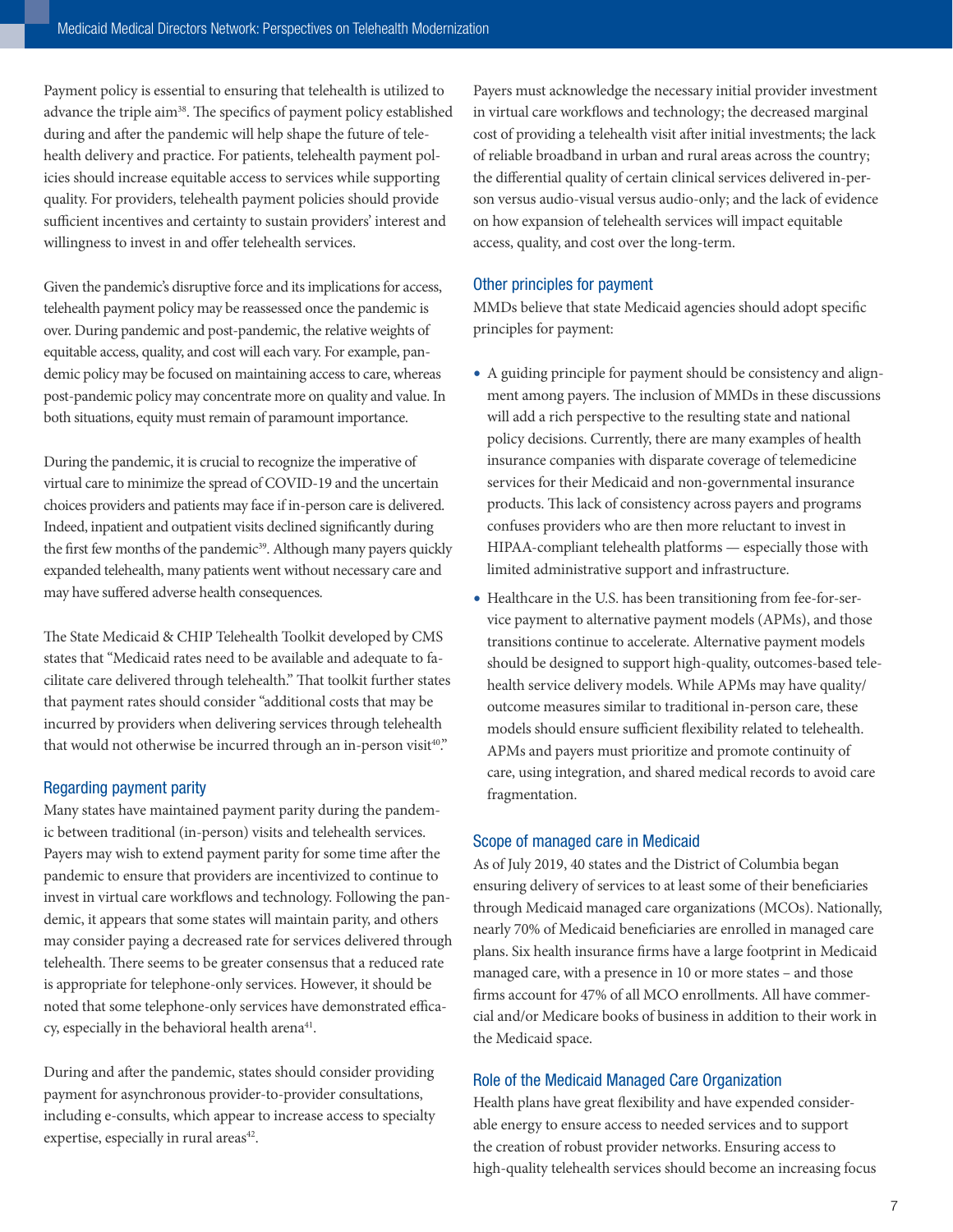of such efforts. Plans are uniquely suited to improve underserved populations' access to telehealth-capable devices (e.g., smartphones, tablets) and broadband. They can help provide guidance, technical assistance, and financial incentives to encourage providers to "level-up" telehealth capabilities. Plans should actively consider how to bolster networks of care through telehealth services, ensuring timely access to traditional in-person services, when indicated based on clinical presentation, or as a matter of member preference.

Over time, the expansion of managed care in Medicaid has focused on quality and outcomes. Pay-for-performance, shared savings, risk-based arrangements, and other APMs are increasingly common. Health plans should seek alignment of quality metrics for telehealth services and similarly align payment policies (as indicated above).

# **Conclusion**

Telehealth technologies for the delivery of healthcare services bear great potential in resolving barriers to social determinants and improving access to care. Even before the COVID-19 pandemic, much of the focus on expanding telehealth services was designed to increase access, and now, during the pandemic, access has received critical attention. It is not unreasonable to withhold support for telehealth expansion, if it does not afford at least equal, if not better, quality of care than in-person care. While telehealth should continue to be embraced as a critical way to deliver needed health services during the pandemic, moving forward, it is imperative to determine which services are clinically appropriate for telehealth, consider ongoing evaluation needs, and enforce compliance to address program integrity concerns.

# **Correspondence**

Arvind K. Goyal, MD, MPH, MBA, Chair, Medicaid Medical Directors Network

Via e mail: [Arvind.Goyal@illinois.gov](mailto:Arvind.Goyal@illinois.gov)

Or, via postal mail: 401 South Clinton Street, 7<sup>th</sup> Floor, Chicago, IL 60607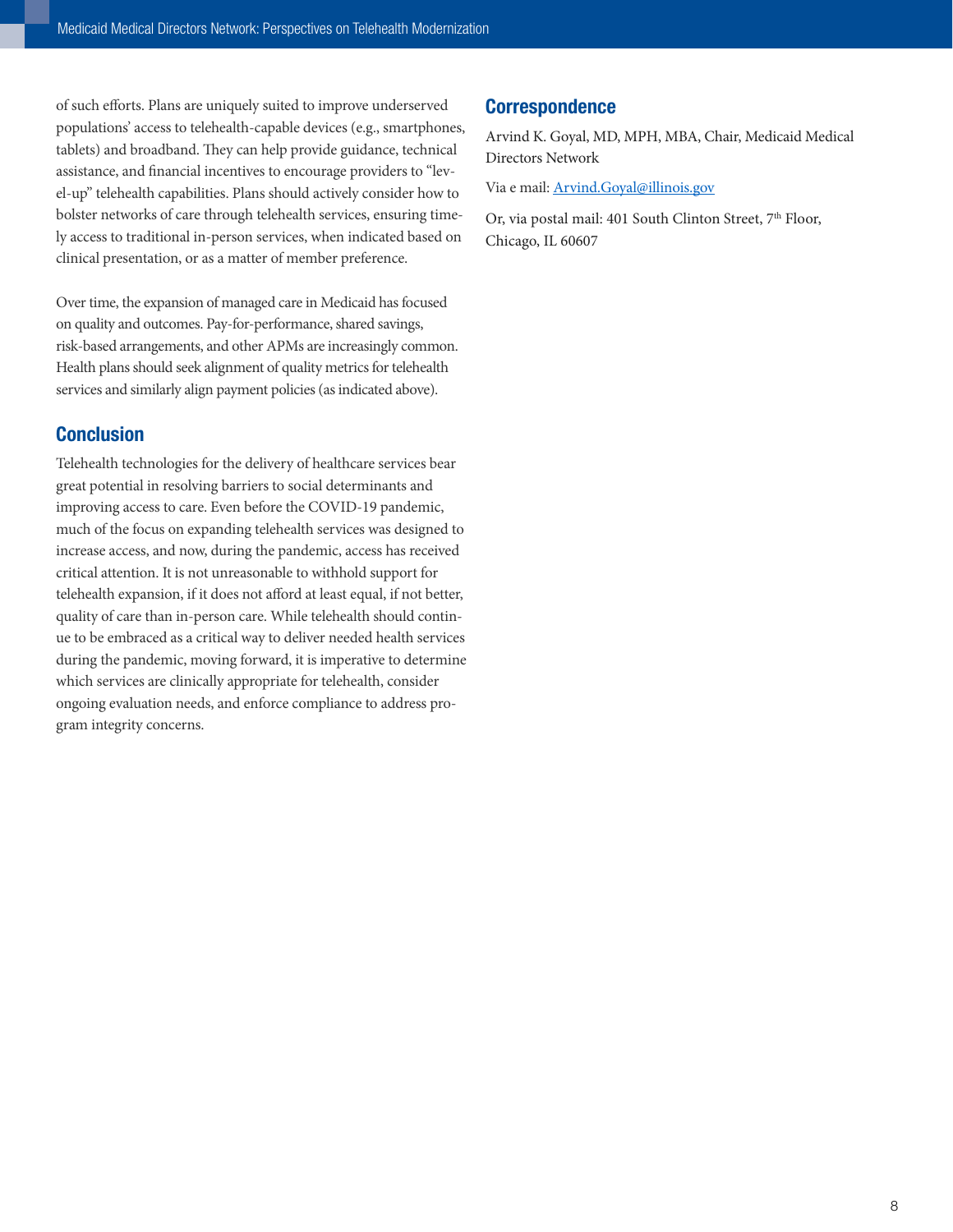# Advisors and Contributors

#### Acknowledgement

The Telehealth Advisory Committee consisted of the following Medicaid medical directors: Ann Zerr (Indiana), Chair, Ryan Van Ramshorst (Texas), Vice Chair, Bill Golden (Arkansas), Judy Theriot (Kentucky), Marcus Bachhuber (Louisiana), Lakshman Swamy (Massachusetts), Shannon Dowler (North Carolina), Stephen Cook (New York), Chethan Bachireddy, (Virginia), Ariel Smit (Oregon), Arvind Goyal (Illinois), Ex-Officio, and Jim Bush (Wyoming), Ex-Officio.

#### About the Medicaid Medical Directors Network (MMDN)

The MMDN seeks to advance more equitable, high-quality, accessible healthcare for all Medicaid beneficiaries by providing a forum for senior clinical leaders to discuss their most pressing needs and evidence-based solutions. As the professional home of the MMDN, AcademyHealth maintains a strategic partnership with more than 40 state Medicaid Medical Directors (MMDs) – committed to participating in multi-state data projects on pressing policy topics, hosting yearly convenings, and leveraging their collective experience to bolster both state and national Medicaid program initiatives. With support from several partner organizations including the Agency for Healthcare Research and Quality (AHRQ), the Patient Centered Outcomes Research Institute (PCORI), and the Centers for Disease Control and Prevention (CDC), the MMDN is committed to synthesizing and disseminating relevant findings to policymakers in a timely and translatable manner.

#### About AcademyHealth

AcademyHealth is a leading national organization serving the fields of health services and policy research and the professionals who produce and use this important work. Together with our members, we offer programs and services that support the development and use of rigorous, relevant and timely evidence to increase the quality, accessibility, and value of health care, to reduce disparities, and to improve health. A trusted broker of information, AcademyHealth brings stakeholders together to address the current and future needs of an evolving health system, inform health policy, and translate evidence into action. Learn more at **www.academyhealth.org** and follow us on Twitter @AcademyHealth.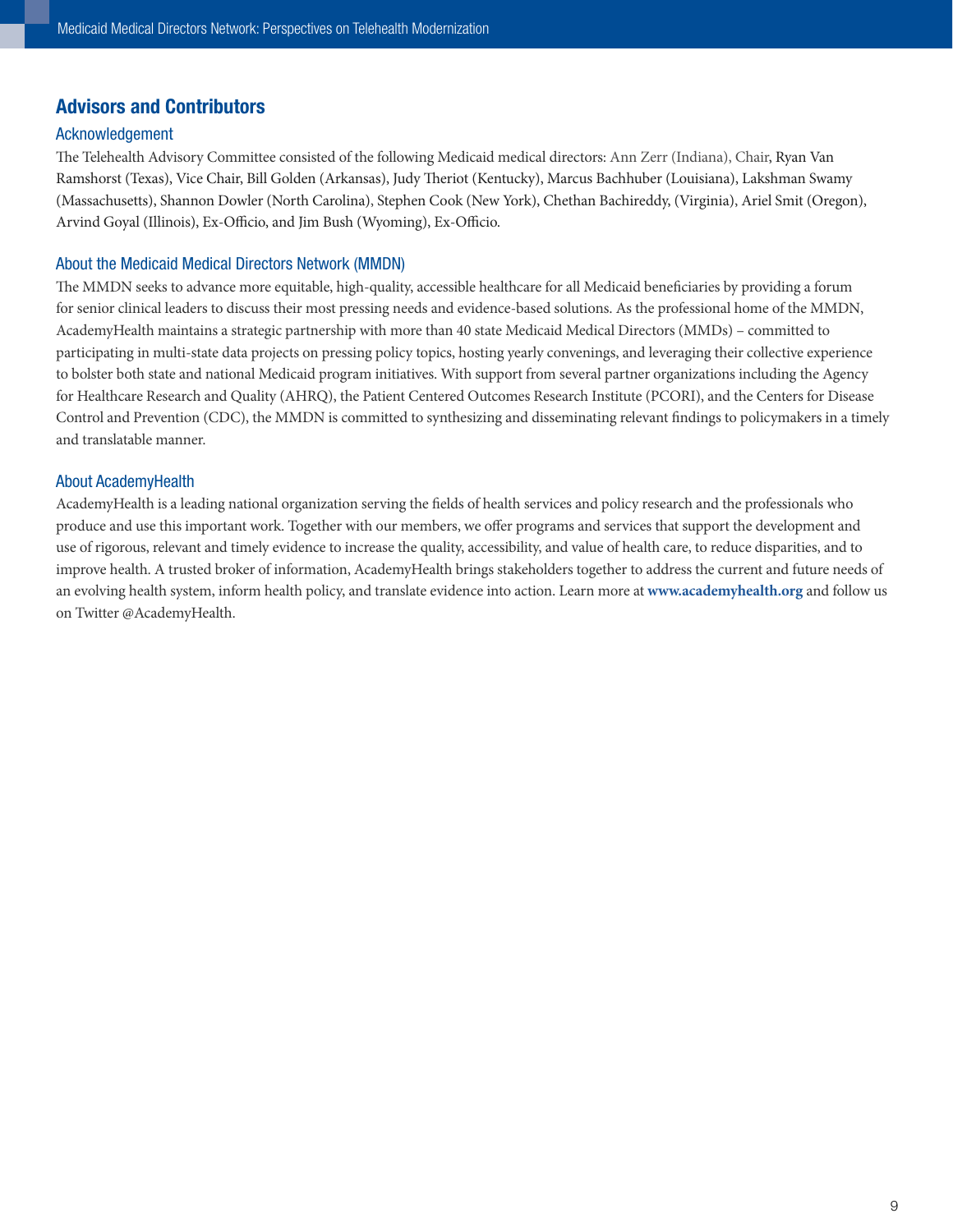# Appendix

# Summary of MMDN Environmental Scan Results Regarding Telehealth Policies

The MMDN participated in an AcademyHealth-led environmental scan with the goal of understanding the myriad COVID-related policy challenges and successes for state Medicaid programs, including telehealth. The scan was disseminated to 40 lead clinicians in 40 states. With a 47.5% response rate, the survey informed the Medicaid Medical Directors (MMDs) of their peer state Medicaid programs' COVID-19-related policy responses, challenges encountered and analyses (proposed and planned), to meet beneficiaries needs. The following results pertain to telehealth policies.

#### Increase in Telehealth Coverage

Responding states shared that there has been an increase in telehealth coverage across many services for Medicaid beneficiaries. Services with the biggest increase (in percentage points) are:

- Ancillary services (ST/PT/OT, etc.) (+71.4)
- Peer support services  $(+70)$
- Post-surgical follow-up (+64.29)
- Well child visits (+58.34)
- Dental (+54.55)
- Responding states shared they are very likely to continue covering telehealth services after the pandemic.

#### Audio Only Coverage Policies

Of those states responding, several states are discussing whether to continue covering audio only and others do not know.

- Some reported they will terminate or believe it is unlikely to be continued.
- Others will continue covering it but at a discount rate.
- One state mentioned the advantage of audio only as clients have broadband issues.

#### Barriers to Accessing Teleservices

Beneficiaries main barriers to accessing teleservices are connectivity and technology. Responding states noted that beneficiaries have the following challenges to utilizing telehealth services:

- Lack of access to broadband/internet
- Lack of access to technology (e.g. tablet, smart phone, computer)
- Technology illiteracy
- Rural vs. urban vs. suburban divide

#### Challenges to Providing Telehealth

Responding states expressed facing technological and administrative challenges to provide telehealth. The main barriers are:

- Issues of quality or to measure quality
- Fraud prevention
- IT and broadband access
- Reimbursement and billing
- Primary needs to enable telehealth provision are:
	- IT infrastructure (including funding)
	- Broadband access
	- Other: billing support, guidance on appropriateness, and evidence to answer questions about quality and equitable access.

#### Other Telehealth Needs

Responding states also reported financing and education needs related to telehealth services. Other needs reported include:

- Teach physicians to diagnose and treat without a physical exam
- Protocols for accountability and quality measurement
- Population level financing to provide high-quality care within the constraints of a limited resource system (beyond FFS)
- Broader access to SUD treatment via telehealth
- The funding structure to maintain a telehealth network in the times of budget cuts

#### Gaps in Telehealth Research

Responding states noted the following categories of telehealth research gaps:

- Quality
- Impact on equity and on the delivery system/payment reform
- Effectiveness
- Specific studies with Medicaid population
- Access for minorities